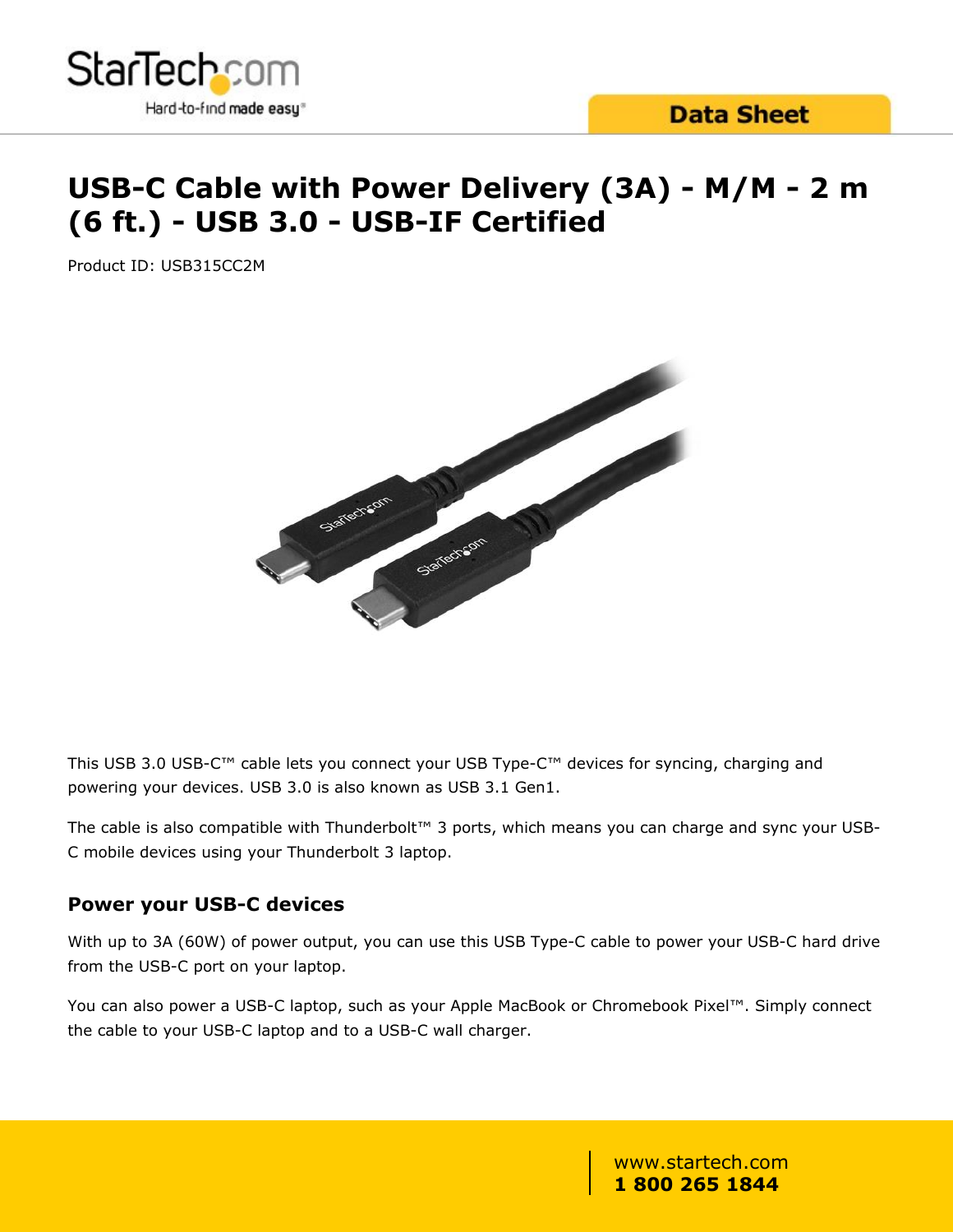

## **Fast-charge your mobile devices over longer distances**

With 3A of power delivery, you will be able to charge your mobile devices faster than with a regular USB-C 3.0 cable.

The 2-meter cable gives you the extra length you need to overcome distance restrictions and stay connected. You can charge and sync your USB-C mobile device in almost any environment. Even while you're taking notes in a boardroom, catching up on emails in your hotel room, or reading in a coffee shop, your mobile device will reach your computer or wall charger more comfortably.

## **Deliver full 4K video**

The cable supports full 4K 60Hz video and DisplayPort 1.2 and is compatible with existing DisplayPort displays. It's ideal for connecting your docking station or laptop to a monitor with astonishing resolution, contrast, and color depth for amazing detail.

## **Provide superior connections with USB-IF certified cables**

The cable has undergone rigorous compliance testing and is certified by USB-IF (USB Implementers Forum) to meet all USB 3.0 specifications. This includes all environmental, electrical and mechanical standards, which ensures a reliable, high-quality cable for all of your USB-C devices.

The USB315CC2M from StarTech.com is backed by a 2-year warranty for guaranteed reliability.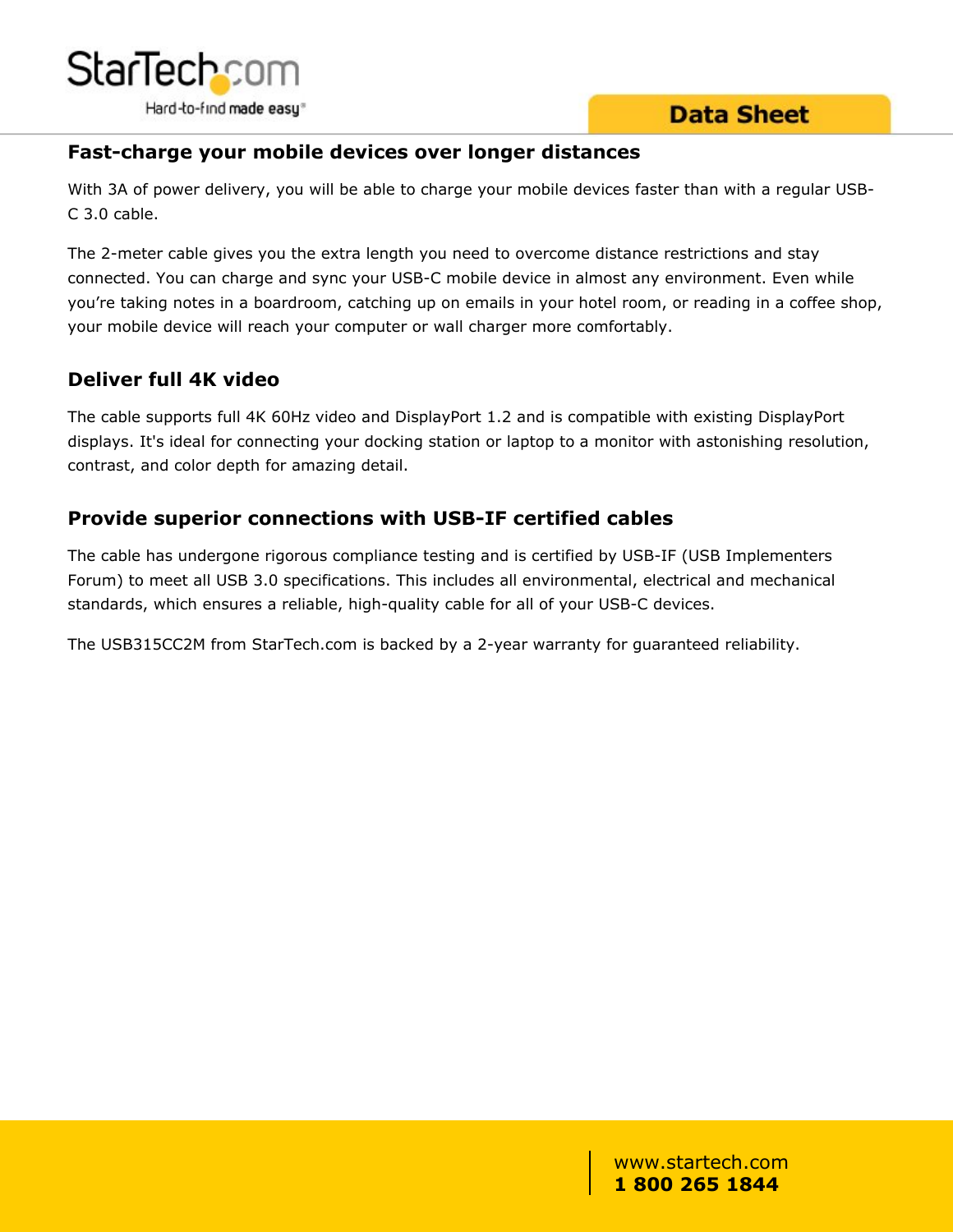

### **Certifications, Reports and Compatibility**







#### **Applications**

- Power your USB-C hard drive from your USB-C laptop
- Power your USB-C laptop from a USB Type-C wall charger
- Fast charge your USB-C mobile devices from your USB-C laptop or wall charger
- Sync your USB-C mobile devices with your USB-C computer

#### **Features**

- USB-IF Certified
- Provides up to 3 amps of power output for fast charging your mobile devices, or powering your USB-C peripheral devices or laptop
- Supports data transfer rates up to 5Gbps
- Thunderbolt 3 port compatible
- Guaranteed reliability with our 2-year warranty